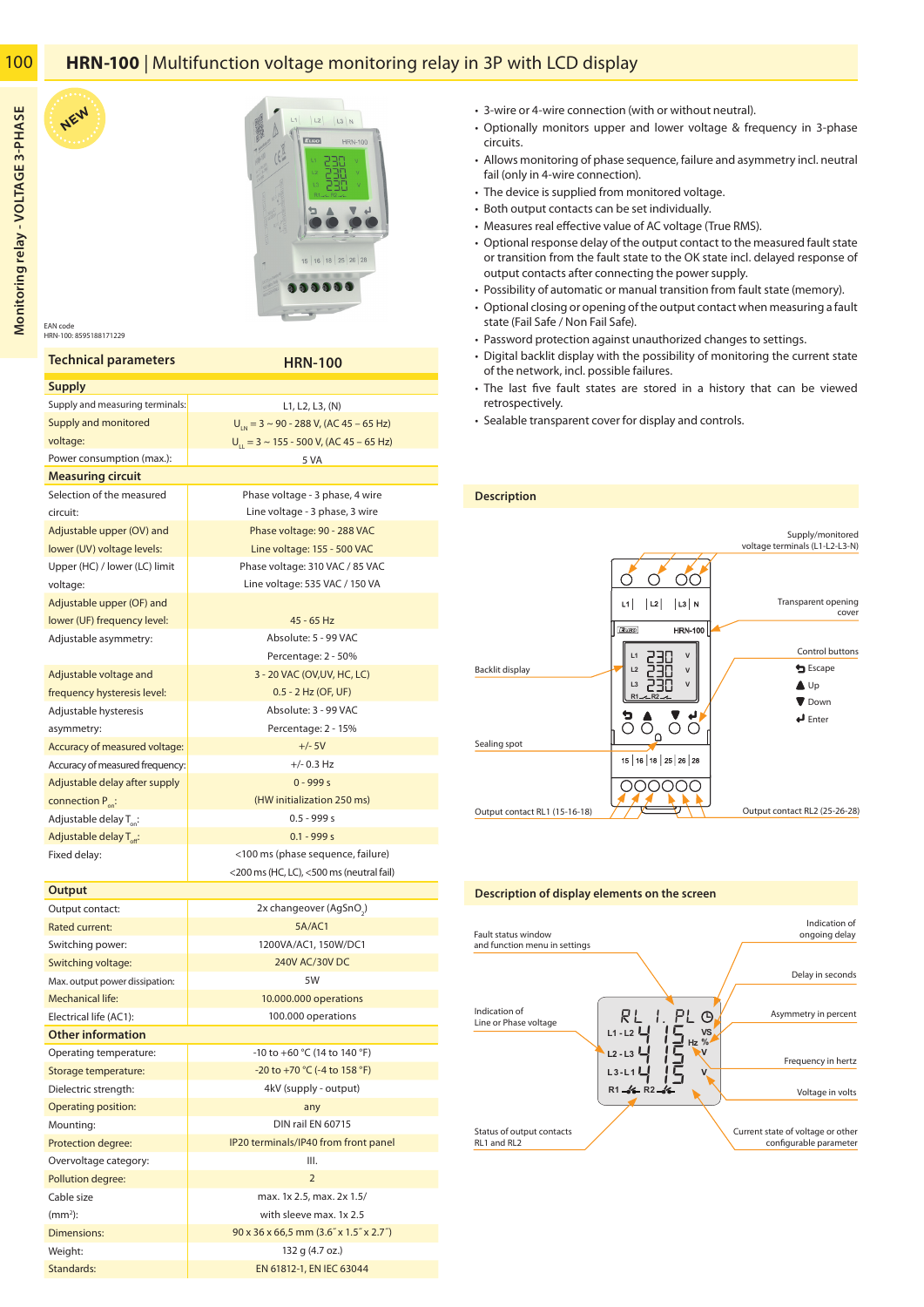# **HRN-100** | Multifunction voltage monitoring relay in 3P with LCD display



- After the supply/monitored voltage is connected, the delay P<sub>on</sub> starts timing during the timing the output contact is in a fault state in the FAIL SAFE mode it is open. After the delay, if the monitored voltage is in the range  $U_{min}$  ...  $U_{max}$ , the output contact closes.
- If the monitored voltage exceeds the set value U<sub>max</sub>, the time delay to the fault state (T<sub>off</sub>) starts. After the delay, the output contact opens.
- If the monitored voltage falls below the U<sub>max</sub> value reduced by the set hysteresis, the time delay start to OK state (T<sub>on</sub>). After the delay, the output contact closes.
- $\cdot\,$  If the duration of the fault state (Δt) is shorter than the set value  $T_{\rm off}$ , the status of the output contact does not change.
- If the monitored voltage falls below the value U<sub>min</sub>, the time delay to the fault state ( $T_{\text{off}}$ ) starts. After the delay, the output contact opens.
- If the monitored voltage exceeds the value U<sub>min</sub> increased by the set hysteresis, the time delay start to the OK state (T<sub>ox</sub>). After the delay, the output contact closes. • If the duration of the fault state (Δt) is shorter than the set value ( $T_{rel}$ ), the status of the output contact does not change.



• After the supply/monitored voltage is connected, the delay  $P_{\text{on}}$  starts timing - during the timing the output contact is in a fault state - in FAIL SAFE mode it is open. After the delay, if the phase sequence is correct, the output contact closes.

• If the phase sequence is incorrect after the  $P_{on}$  delay, the output contact remains open (fault state)



### Graph legen

 $\overline{P_{on}}$  - Power ON delay (delay after power supply connection)  $P_{on} = 0 - 999$  s (min. 250 ms hardware initialization)

<u>Graph legend:</u><br>P<sub>on</sub> - Power ON delay (delay after power supply connection)  $P = 0 - 999$  s (min. 250 ms hardware initialization)

T<sub>on</sub> - ON Delay (delay to OK state)

- $T_{on} = 0.5 999 s$
- $T_{\text{off}}$  OFF delay (delay to fault state)
- $T_{\text{eff}} = 0.1 999$  s
- $T_{\text{off}}$  Adjustable for OV, UV, OF, UF & asymmetry faults<br> $T_{\text{off}}$  Phase sequence, failure <100ms;
- Toff Phase sequence, failure <100ms; Neutral fail <500ms

Δt - Duration of the fault state

- After the supply/monitored voltage is connected, the delay  $P_{\text{on}}$  starts timing during the timing the output contact is in a fault state in the FAIL SAFE mode it is open. After the delay, if the phase asymmetry is lower than the set value (absolute or percentage), the output contact closes.
- If the phase asymmetry exceeds the set value, the time delay to the fault state ( $T_{\text{eff}}$ ) begins. After the delay, the output contact opens.
- If the phase asymmetry falls below the set value, the time delay starts to OK state ( $T_{on}$ ). After the delay, the output contact closes.
- $\cdot\,$  If the duration of the fault state (Δt) is shorter than the set value  $\mathsf{T}_{\rm off}$ , the status of the output contact does not change.
- If a phase failure occurs, the time delay to the fault state  $(T_{off})$  begins. After the delay, the output contact opens.
- $\cdot$  If the phase failure resumes, the time delay starts to OK state (T<sub>oo</sub>). After the delay, the output contact closes.
- $\cdot\,$  If the duration of the fault state (Δt) is shorter than the set value  $T_{\rm off}$ , the status of the output contact does not change.